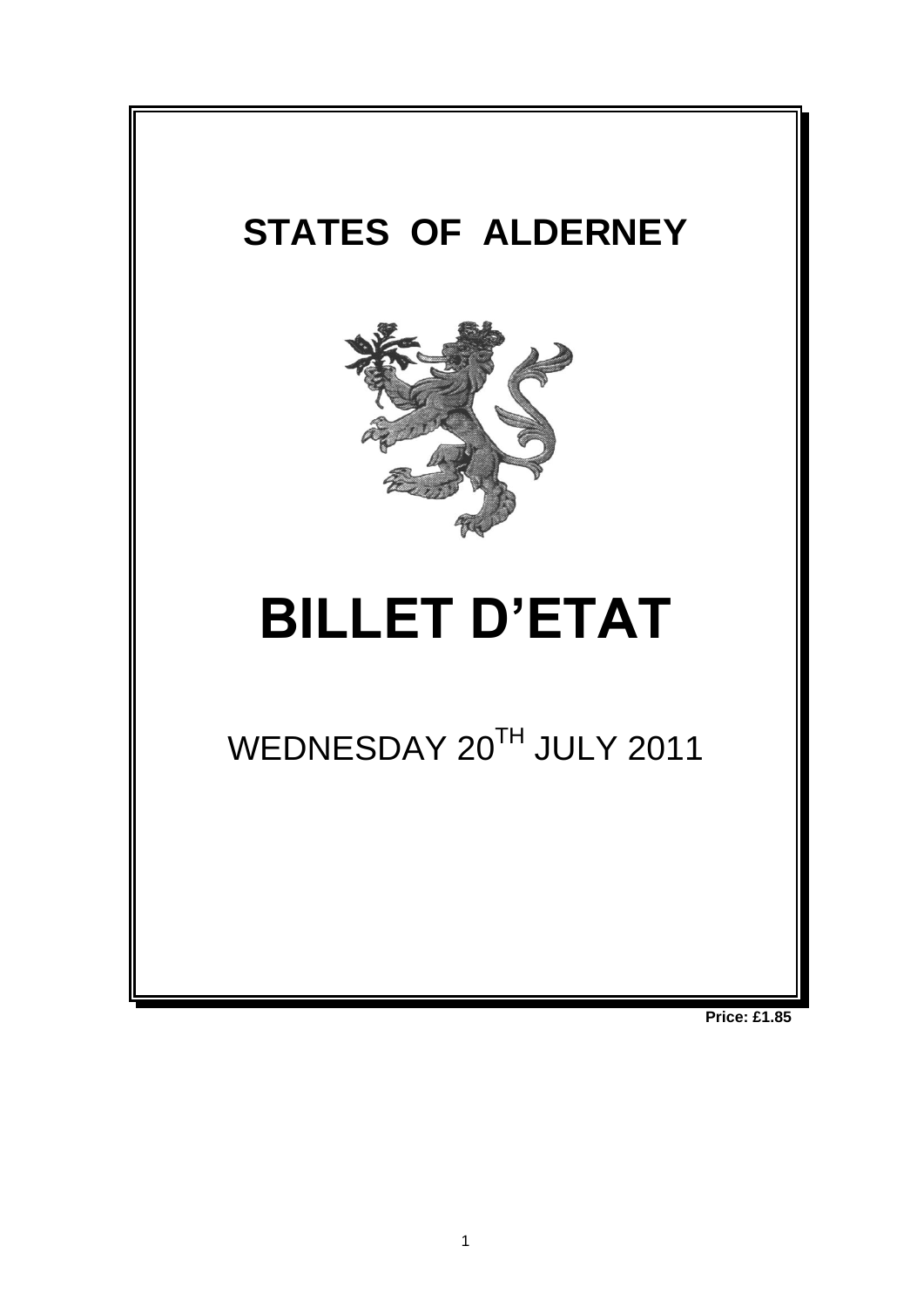# **STATES OF ALDERNEY**

## **BILLET D'ETAT FOR WEDNESDAY 20 TH JULY 2011**

#### **Members of the States:**

I have the honour to inform you that the Meeting of the States will be held at 5:30 pm on Wednesday 20<sup>th</sup> July 2011. This will be preceded by the People's Meeting, which will be held on Wednesday 13<sup>th</sup> July 2011 at 7:00 p.m. in the Island Hall.

> W Stuart Trought President

## **Item l Alderney Potable Water Project - Phase 3 Replacement Water Storage Project at La Marette**

The following letter has been received from Mr Walden, Chairman of the General Services Committee:-

*"The long term aim of Alderney's water project has been to improve the collection and filtration of raw water and combine this with a resilient water storage and distribution system. The project is in four phases:* 

- *Phase One - A new transfer main between Bonne Terre catchment and Battery Quarry storage reservoir, with three Collection Chambers to harvest the island's higher yielding streams.*
- *Phase Two - a centralised filtration facility at Battery Quarry*
- *Phase Three - a replacement reservoir tank with increased storage capacity for potable water.*
- *Phase Four - the replacement of the ageing distribution network*

*Phase One was completed in March 2009. Phase two was completed in March 2011.* 

*The project so far has improved resilience and improved water quality. The central reservoir facility at Battery Quarry is full even after prolonged periods without rain and there has been a marked improvement in the quality of water delivered to consumers.* 

*Phase 3 of the project comprises:*

- *1. The procurement and installation of new potable water storage tanks to replace the old concrete bunker at La Trigale.*
- *2. A new pump station on the site to replace the aging pump station at La Trigale. The project has been approved in principle as part of the overall plan for the improvement of water supplies on the Island. The integrity of the existing Trigale tank is doubtful, particularly in relation to the ironwork around the facility. Additionally the adjacent underground pump station is at risk because of recent leakages and the potential for flooding.*

*The purchase of the land at Windy Corner, La Marette has been agreed, the Land Use Plan Inquiry has been completed, and the design of the installation has been completed.*

*The objective of this phase of the project is to provide an approved, hygienic storage facility for the treated water from the new centralised treatment plant in sufficient quantity to sustain supplies for up to 12 hours. Current usage figures suggest that this equates to 600m<sup>3</sup> of stored water.*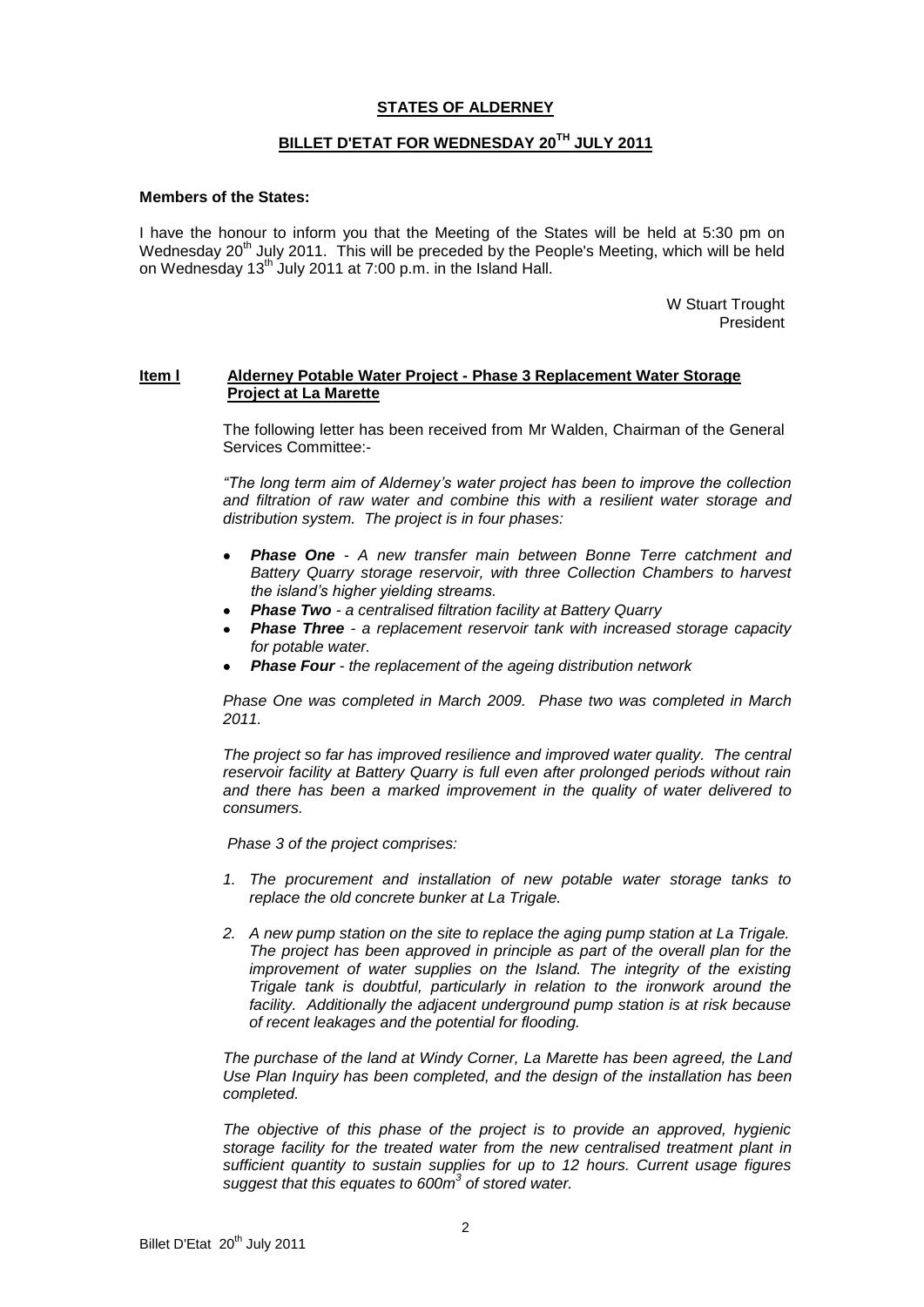*In considering the material of construction for the storage tanks three options were considered: Glass Reinforced Plastic (GRP), Steel, and Concrete, either constructed in situ or precast. A detailed design by a structural engineer for the insitu concrete tank was obtained and from that an independent costing was procured. For the two other material types quotes were also obtained so as to give a cost comparison. On return of the costs for the three types of materials the Sewage and Water Advisory Group (SWAG) met on the 18th March 2011 and concluded that Water Regulations Advisory Scheme (WRAS) approved GRP tank construction was the preferred choice. This decision was approved by the GSC on 21st March 2011.*

*Following the GSC decision eight companies were invited to tender for the new tanks. Seven were returned and opened at a special GSC on the 27th May 2011. A review panel consisting of a member of SWAG, the Phase 3 project manager and the Water Board manager met and scored each individual tender. Balmoral Tanks was recommended as the preferred bidder. References were sought and obtained.*

*The tank base element of the project also went out to tender: three tenders were received and opened at a special GSC on 10th June 2011. The same tender review panel met and evaluated the tenders. J Main was recommended as the preferred base contractor.*

*Other elements of the project will utilise, States Works, Water Board or island contractors.*

| The following table gives a breakdown of the project elements and their costs |  |  |
|-------------------------------------------------------------------------------|--|--|

| Purchase and erection of £132,000 |          |
|-----------------------------------|----------|
| tanks                             |          |
| Tank base and access road         | £60,000  |
| <b>Pump House</b>                 | £40,000  |
| <b>Mechanical and Electrical</b>  | £168,000 |
| Other                             | £65,000  |
| Total                             | £465,000 |

*\* 15% contingency included*

*The water board is a trading fund but does not carry reserves. Both phases of the project so far have been funded by a grant from the States of Alderney, and this project will be funded in the same way and is subject to further discussions with Treasury and Resources Department in Guernsey.*

*It is therefore proposed that the method of funding is delegated to the Policy and Finance Committee for approval following the discussions with Treasury and Resources.*

*I would be grateful if you would place this matter before the States of Alderney with appropriate propositions.*

> *W Walden Chairman"*

**The States is therefore asked to resolve, after consideration of the above report from the Chairman of the General Services Committee and subject to approval by the Treasury and Resources Department, to:-**

- **1. Approve Phase 3 of the Potable Water Project as detailed in the above report.**
- **2. Accept the total expenditure of up to £ 465,000 to implement the Phase Three of the Potable Water Project.**
- **3. Delegate the Policy and Finance Committee to approve the method of funding for the project, following discussions with the Treasury and Resource Department.**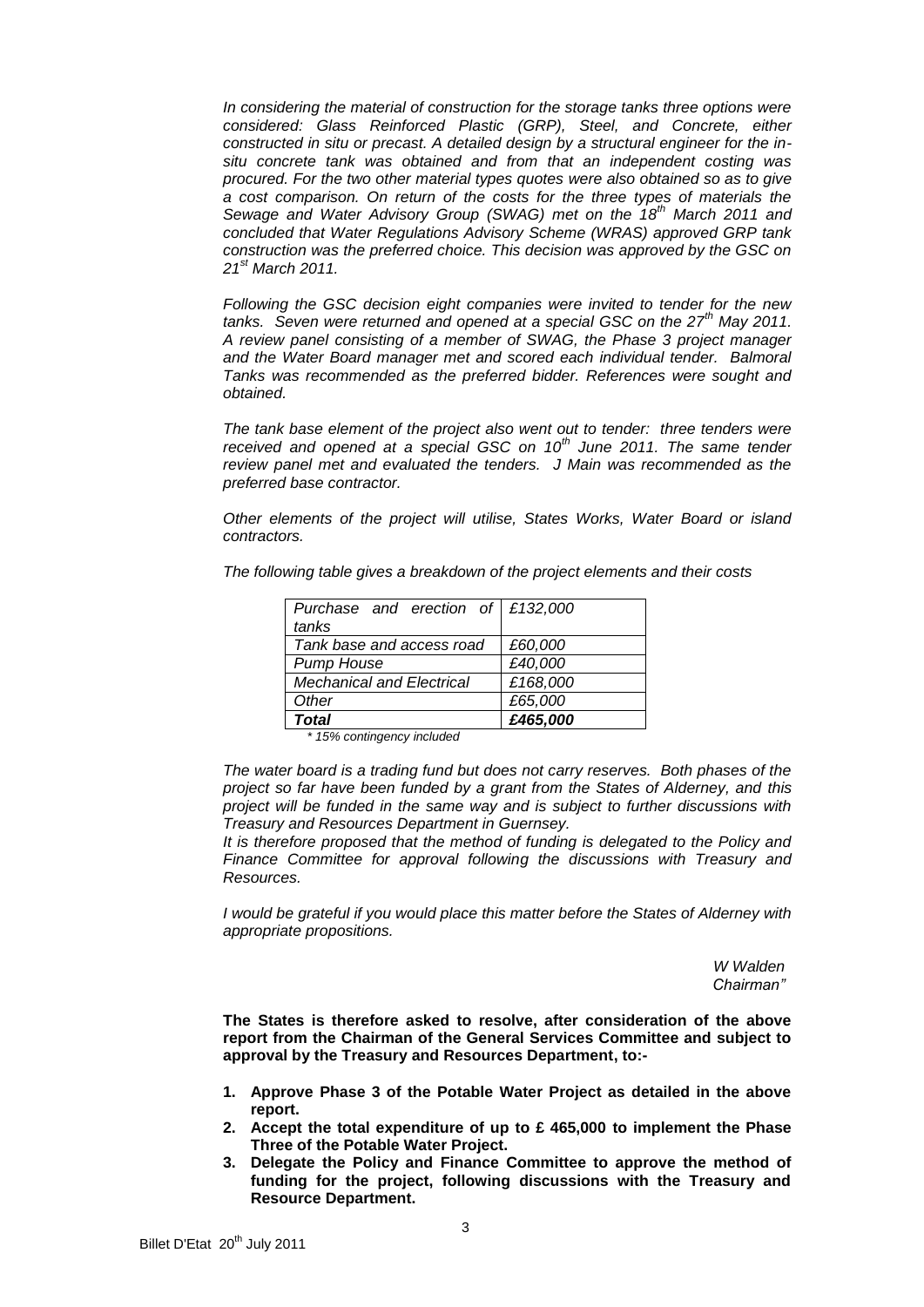## **Item ll Sanctions**

The following letter has been received from Mr Llewellyn, Deputy Chairman of the Policy & Finance Committee:-

## *"The Iran (Freezing of Funds) (Alderney) Ordinance, 2011*

*On 12th April 2011 Council of the European Union adopted Council Regulation (EU) No 359/2011 which places restrictive measures on certain persons responsible for serious human rights violations in Iran, and persons, entities or bodies associated with them. The Regulation creates a new asset freezing regime*  which complements the existing EU financial sanction in respect of Iran under *Council Regulation (EU) No 961/2010 of 25th October 2010 which imposes various measures, including an asset freeze, on persons in relation to Iran's proliferationsensitive nuclear activities. The Iran (Freezing of Funds) (Alderney) Ordinance, 2011 has been drafted by Law Officers Chambers in order to ensure that Alderney financial institutions and other bodies comply with the sanction measures and do not maintain any accounts or otherwise hold any funds or economic resources for the entities and individuals named in the HM Treasury consolidated list. A copy of the draft legislation is attached for approval.*

#### *The Ivory Coast (Freezing of Funds) (Alderney) (Amendment) Ordinance, 2011*

*Council Regulation (EC) No 560/2005 of the 12th April 2005 implements United Nations Security Council Resolution 1572 (2004) in the European Union, which introduced financial sanctions against persons designated by the UN Sanctions Committee as constituting a threat to the peace and national reconciliation process in the Ivory Coast. This 2005 regulation was amended by Council Regulation (EU) No 25/2011 of 14th January 2011 which amongst other matters, introduced an asset freeze, on persons identified by the Council of the European Union as obstructing the process of peace and national reconciliation, and in particular those who are jeopardising the proper outcome of the electoral process in the Ivory Coast.* 

*On the 30th March 2011 a further resolution was passed , UN Security Council Resolution 1975 (2011), which imposes targeted sanctions against individuals who meet the criteria in Resolution 1572 (2004) and subsequent resolutions, including those individuals who obstruct peace and reconciliation in the Ivory Coast, obstruct the work of the United Nations Operation in the Ivory Coast and other international actors in the Ivory Coast and commit serious violations of human rights and international humanitarian law.* 

*On the 6th April 2011 an amendment was made to the 2005 Regulation by Council Regulation (EU) No 330/2011, to reflect the additions to the list of those subject to asset freezes made by Resolution 1975 (2011); by providing further grounds on which competent authorities may license derogations from the asset freezing prohibitions; and so as to include additional restrictive measures relating to bonds, securities and loans. Parts of this regulation (EC 330/2011) are not implemented automatically by the ambulatory reference in the Ivory Coast (Freezing of Funds) (Alderney) Ordinance, 2006 therefore Law Officers Chambers have been requested to draft appropriate amendments to the ordinance and a copy of the Ivory Coast (Freezing of Funds) (Amendment) Ordinance, 2011 is attached for approval.*

#### *The Syria (Restrictive Measures) (Alderney) Ordinance, 2011*

*In view of the violent repression against civilians in Syria, including the use of live*  ammunition which has resulted in the death and injury of a large number of *demonstrators since 19th March 2011, the EU has decided to implement measures against those responsible. The Regulation targets 13 individuals, but not including President Bashar al-Assad and provides for an arms embargo, a travel ban and an asset freeze against those responsible. The EU Council Regulation was adopted on 9th May 2011. However, before the sanctions can be adopted in Alderney domestic legislation needs to be implemented for enforcement measures and*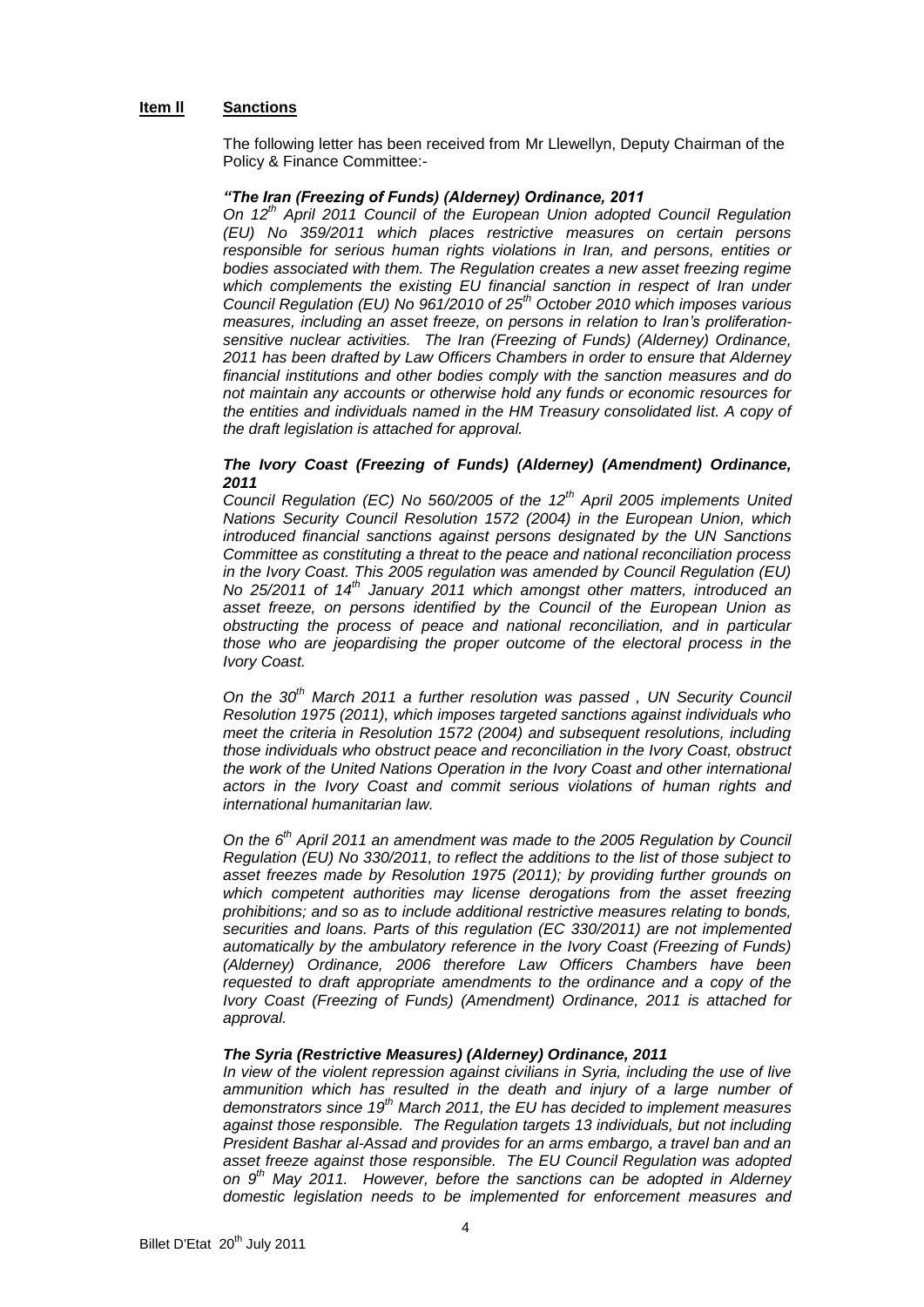*penalties. Law Officers Chambers have been requested to draft such legislation and I attach a copy of The Syria (Restive Measures) (Alderney) Ordinance, 2011 for approval.*

*I* would be grateful if you would place this matter before the next meeting of the *States of Alderney with an appropriate proposition.*

> *A O Llewellyn Deputy Chairman"*

**The States is asked to approve:**

- **1. "The Iran (Freezing of Funds) (Alderney) Ordinance, 2011";**
- **2. "The Ivory Coast (Freezing of Funds) (Amendment) Ordinance, 2011"; and**
- **3. "The Syria (Restrictive Measures) (Alderney) Ordinance, 2011".**

#### **Item III The Housing (Exemptions) (Alderney) Ordinance, 2011**

The following letter has been received from Mr Sargent, Chairman of the Building and Development Control Committee:-

*"Mr J K Ayrle-Gardner & Ms A C Burgess wish to regularise the conversion of the premises known as 13 Little Street from a four bedroom dwelling into two separate dwellings comprising a three bedroom dwelling and a one bedroom dwelling. This will require an ordinance exempting them from the provisions of section 33 of the Building and Development Control (Alderney) Law, 2002. I attach, for this purpose, the proposed Housing (Exemptions) (Alderney) Ordinance, 2011.*

*Members will note that exemption will apply only in relation to Mr Ayrle-Gardner & Ms Burgess's application for planning permission for the conversion of the premises, 13 Little Street, and that this permission does not count towards the number of "C" permits for the time being prescribed for purposes of section 15 of the 2002 Law.*

*I would be grateful if the Housing (Exemptions) (Alderney) Ordinance, 2011 is placed before the States when it next meets together with an appropriate resolution.*

> *G Sargent Chairman"*

**The States is asked to approve "The Housing (Exemptions) (Alderney) Ordinance, 2011".** 

#### **Item lV Alderney Land Use Plan Review**

The following letter has been received from Mr Sargent, Chairman of the Building and Development Control Committee:-

*"In accordance with Section 25 of the Building & Development Control (Alderney) Law, 2002, as amended, the Building and Development Control Committee is*  required to review the Land Use Plan at least once every five years. A review of *the Plan has been carried out by the Committee.* 

*In accordance with Section 26, the President of the States has appointed an Inspector to hold a Planning Inquiry. The person appointed by the President to consider the proposed alterations or additions to the Plan was Mr Anthony Whitehead, Dip TP, MRTPI.*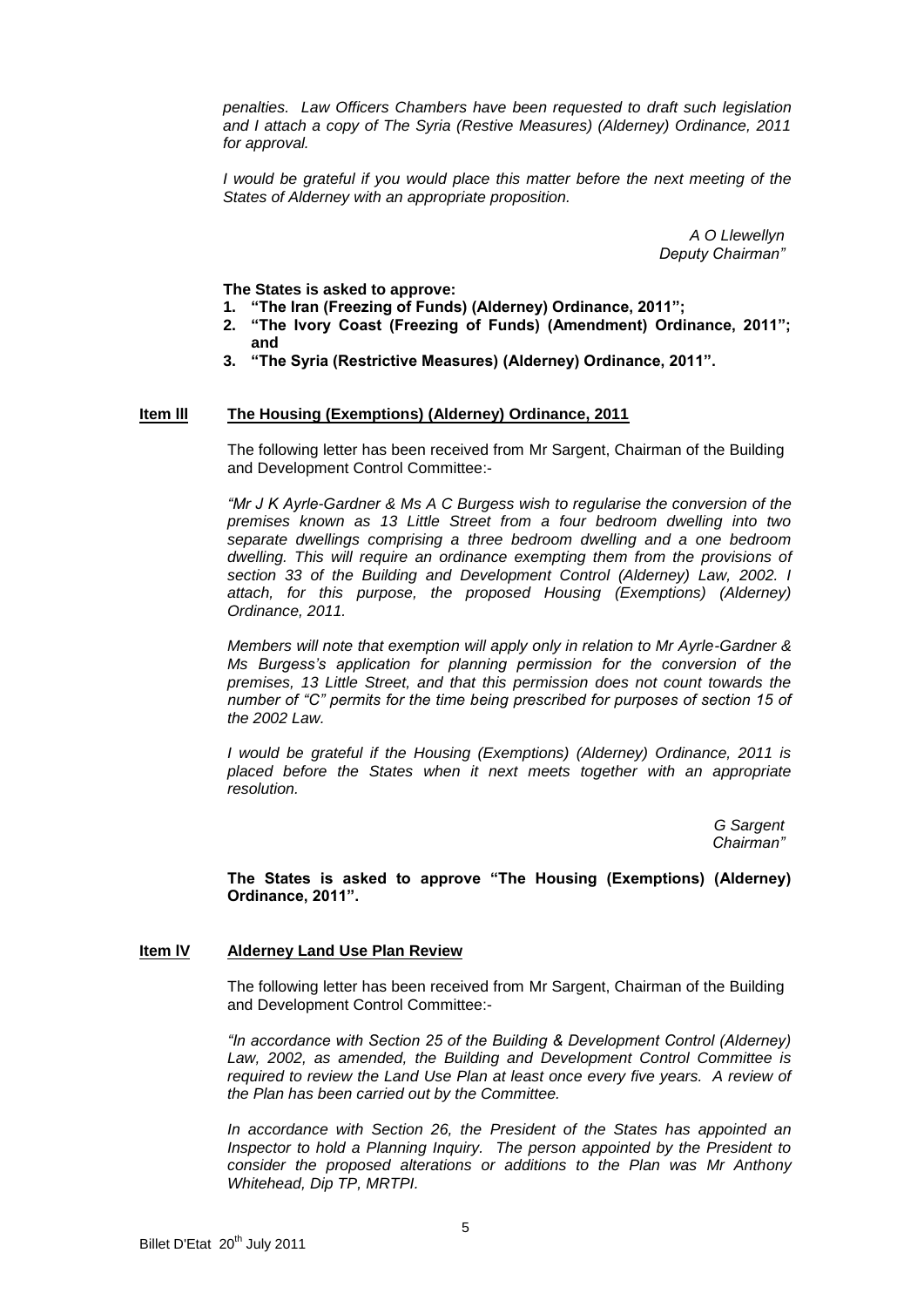*The Inquiry was held on the 4th & 5th May 2011 and the scope of the Inquiry was to consider 15 alterations and additions to the existing Land Use Plan for the Island, proposed by the Building and Development Control Committee. All 15 of the alterations proposed by the Committee were supported by the Inspector, subject to some minor modifications, which are detailed in his Report. A list of these 15 alterations proposed by the Committee is attached.*

*During the Inquiry, an independent representation was made regarding re-zoning of the buildings recorded in the index of properties for the Agricultural Zone as Saye Farm Barn/Studio 1 & 2 from Agricultural Zone to General Building Area. Full details of this are to be found in paragraphs 104 – 115 of the Inspector's Report.* 

*In his Report, the Inspector recommended that the proposal for re-zoning of the buildings to General Building Area be adopted, to enable future use as holiday cottages.* 

*The Committee does not support the Inspector's recommendation. The matter was discussed at length at the Building and Development Control Committee meeting of 9th June 2011. There is no evidence that there is a demand for additional tourist accommodation. Information from the Tourism Department indicates that at present there are 224 beds available from the 38 self-catering properties. This is an increase of 11 beds when compared with the previous year.*

*The Committee noted that Section 14 of the Building and Development Control (Alderney) Law, 2002, had been repealed in June 2007. There is now no specific provision in Law for the erection or use of a building subject to the condition that it shall be designated as "self-catering tourist accommodation".* 

*The Committee was concerned that properties created for use as self-catering tourist accommodation would become full-time residential accommodation. The Inspector takes the view that open-market residential accommodation at this location would not be appropriate as this would change the character of the site significantly and impact on the openness of the local area which is rural in nature.* 

*The Committee proposes that there be no change to the Land Use Plan as regards to Saye Farm Barn/Studio 1&2.*

*Two additional third-party representations were considered by the Inspector regarding individual matters. The Inspector recommended that there should be no change to the Land Use Plan in respect of these submissions. The Committee accepts the Inspector's recommendations. Full details can be found at paragraphs 89-103 in the Inspector's Report.*

*In accordance with Section 29 of the Building and Development Control (Alderney) Law, 2002, I attach a copy of the Inspector's Report dated 1st June 2011, and the Land Use Plan as amended, and recommend that the States adopt this Land Use Plan.* 

*I* would be obliged if you could place this matter before the States at its next *meeting with an appropriate proposition.*

> *Geoffrey Sargent Chairman"*

**The States is asked to adopt the Land Use Plan as attached**